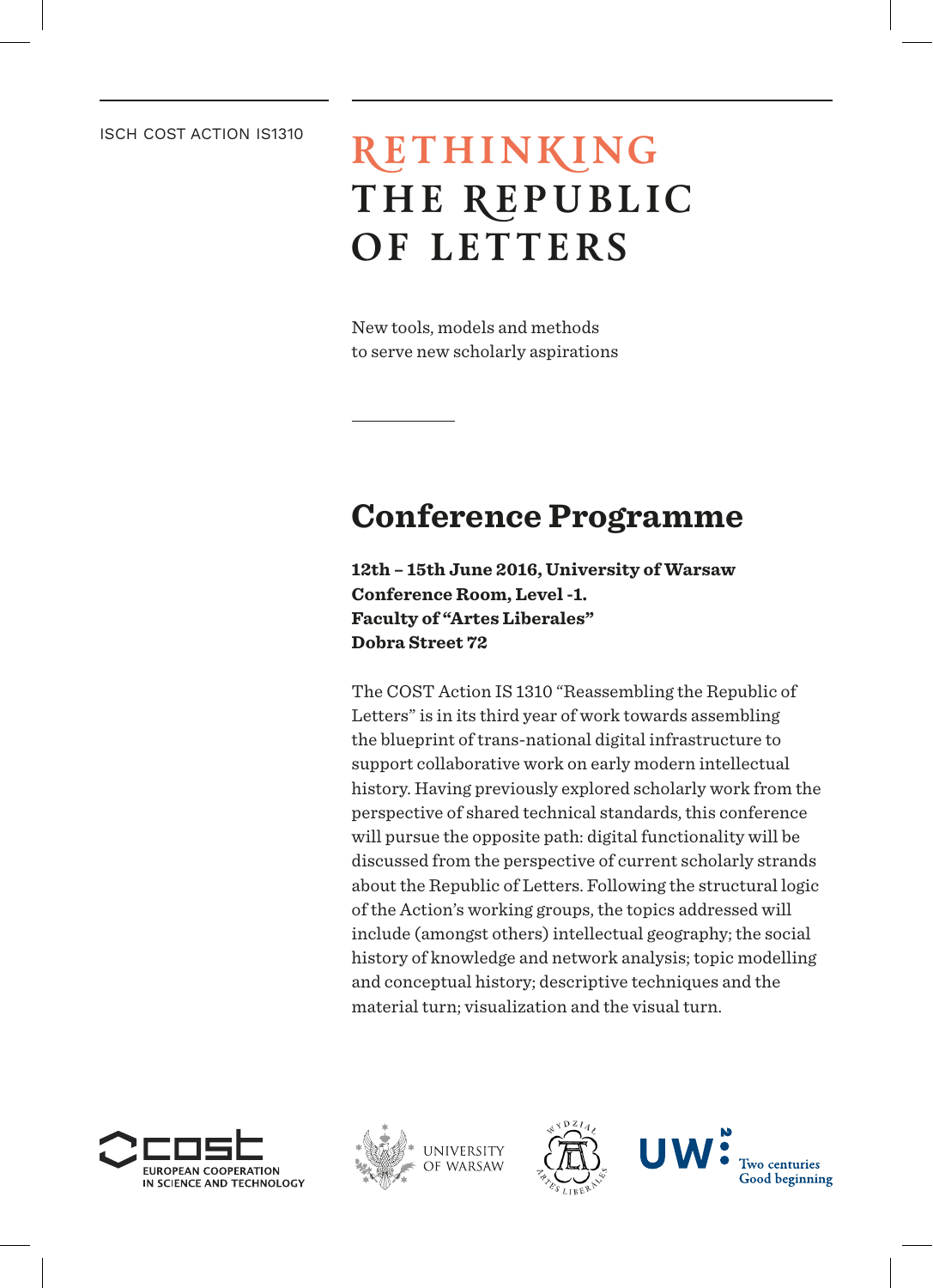## **SUNDAY 12nd JUNE**

| Welcome and registration                                                                                                                                                                                                                                                                                                                                                                                                                                                                                                                                                  |
|---------------------------------------------------------------------------------------------------------------------------------------------------------------------------------------------------------------------------------------------------------------------------------------------------------------------------------------------------------------------------------------------------------------------------------------------------------------------------------------------------------------------------------------------------------------------------|
| <b>WELCOME ADDRESS</b><br>Prof. Piotr Wilczek, Head of the College of Liberal Arts                                                                                                                                                                                                                                                                                                                                                                                                                                                                                        |
| DATA EXCHANGE AND STRATEGIC PLANNING (WG5)<br>Part I: European Letters Online (EULO)<br>Welcome by Thomas Stäcker<br>$\rightarrow$<br>EULO and Horizon 2020. Howard Hotson<br>$\rightarrow$<br>EULO: A technical perspective. Arno Bosse<br>$\,$<br>Next steps and further applications. Howard Hotson,<br>$\rightarrow$<br>Vladimír Urbánek, Thomas Wallnig                                                                                                                                                                                                              |
| Coffee and tea break                                                                                                                                                                                                                                                                                                                                                                                                                                                                                                                                                      |
| DATA EXCHANGE AND STRATEGIC PLANNING (WG5)<br>Part II: COST Action outputs<br>Reassembling the Republic of Letters: a blueprint for<br>$\rightarrow$<br>multilateral collaboration. Arno Bosse<br>The (Oxford) Handbook of the Republic of Letters.<br>$\rightarrow$<br>Howard Hotson, Thomas Wallnig<br>Discussion                                                                                                                                                                                                                                                       |
| Lunch                                                                                                                                                                                                                                                                                                                                                                                                                                                                                                                                                                     |
| DOCUMENTS AND COLLECTIONS (WG 4)<br>Part I: EROL Panel<br>Compiling EROL: the opportunities and limitations of<br>$\rightarrow$<br>Zotero. Lara Bergers<br>Expanding EROL: different levels of digitization as a<br>$\rightarrow$<br>problem and an opportunity. Emma Mojet<br>Visualising EROL: what can intellectual historians<br>$\rightarrow$<br>learn from digital techniques to analyse a bibliography?<br>Riccardo Bellingacci<br>Crowdsourcing EROL: towards tens of thousands of new<br>$\rightarrow$<br>records with metadata of early modern learned letters. |
|                                                                                                                                                                                                                                                                                                                                                                                                                                                                                                                                                                           |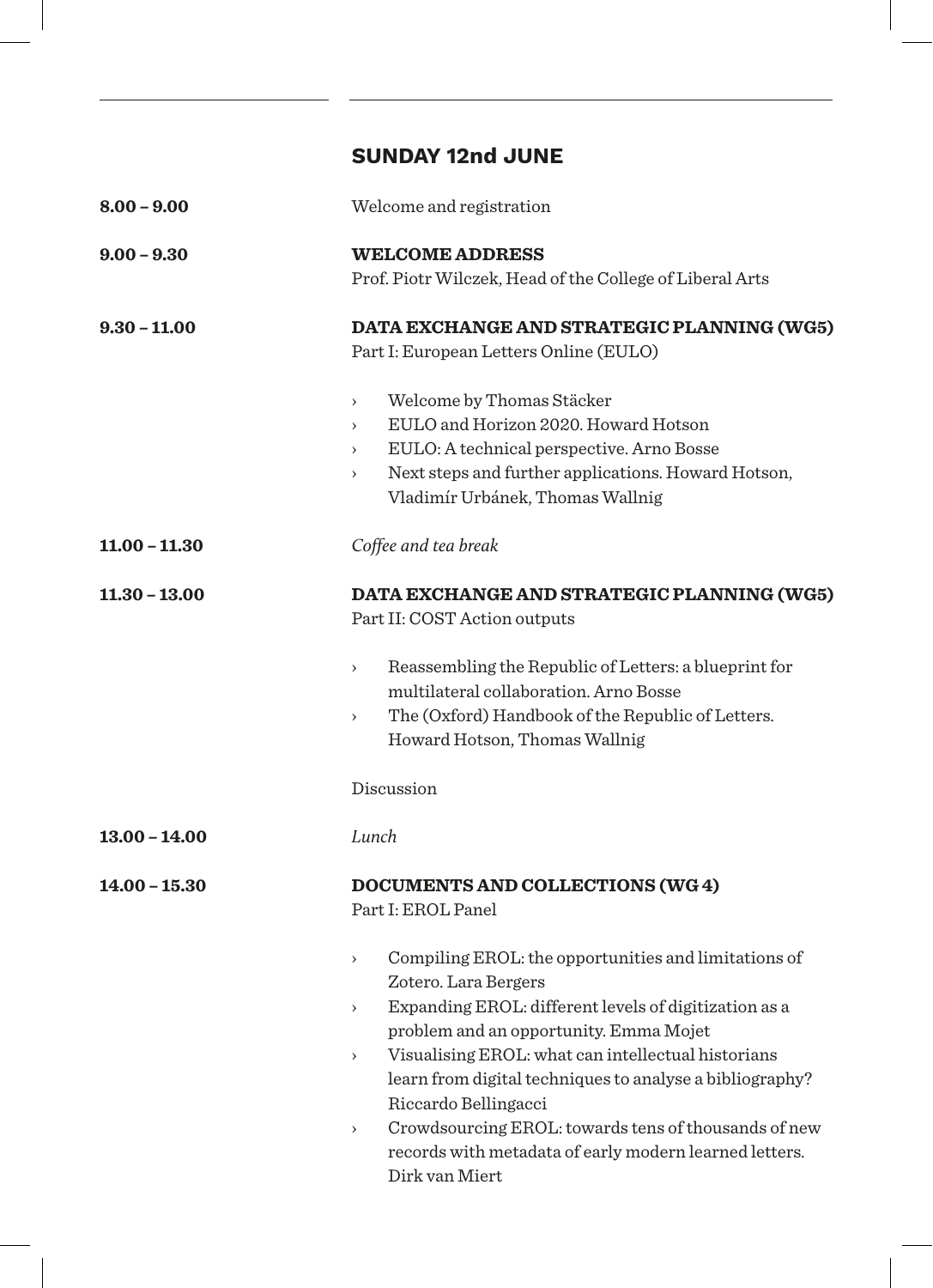| $15.30 - 16.00$ | Coffee and tea break                                                                                                                                                                                                                                                                                                                                                                                                                                                                                                                                                                                                                                                                                                                                                                                                                                              |
|-----------------|-------------------------------------------------------------------------------------------------------------------------------------------------------------------------------------------------------------------------------------------------------------------------------------------------------------------------------------------------------------------------------------------------------------------------------------------------------------------------------------------------------------------------------------------------------------------------------------------------------------------------------------------------------------------------------------------------------------------------------------------------------------------------------------------------------------------------------------------------------------------|
| $16.00 - 17.30$ | DOCUMENTS AND COLLECTIONS (WG4)<br>Part II: Printed Letter Collections                                                                                                                                                                                                                                                                                                                                                                                                                                                                                                                                                                                                                                                                                                                                                                                            |
|                 | What is a Letter? Tracking printed letter collections<br>$\rightarrow$<br>in Ireland, Scotland and Wales from 1500-1800.<br>Elizabethanne Boran<br>Researching book dedications in foreign-language prints<br>$\rightarrow$<br>(mostly Latin) printed between 1501 and 1600 in the<br>territory of the present Czech Republic. Jana Svobodová<br>Some methodological issues concerning early-modern<br>$\rightarrow$<br>printed Latin letters. Antonio Dávila Pérez<br>Estonian printed letter collections. Kristi Viiding<br>$\rightarrow$<br>Genres of the Modern Greek epistolography. Alexandra<br>$\rightarrow$<br>Sfoini<br>Some recent online publications of early modern letters<br>$\rightarrow$<br>from Scandinavia. Per Pippin Aspaas<br>Exploring genre: The many guises of the epistolary form.<br>$\rightarrow$<br>Marie Isabel Matthews-Schlinzig |

Roundtable discussion

*Optional Conference Dinner (Details TBA)*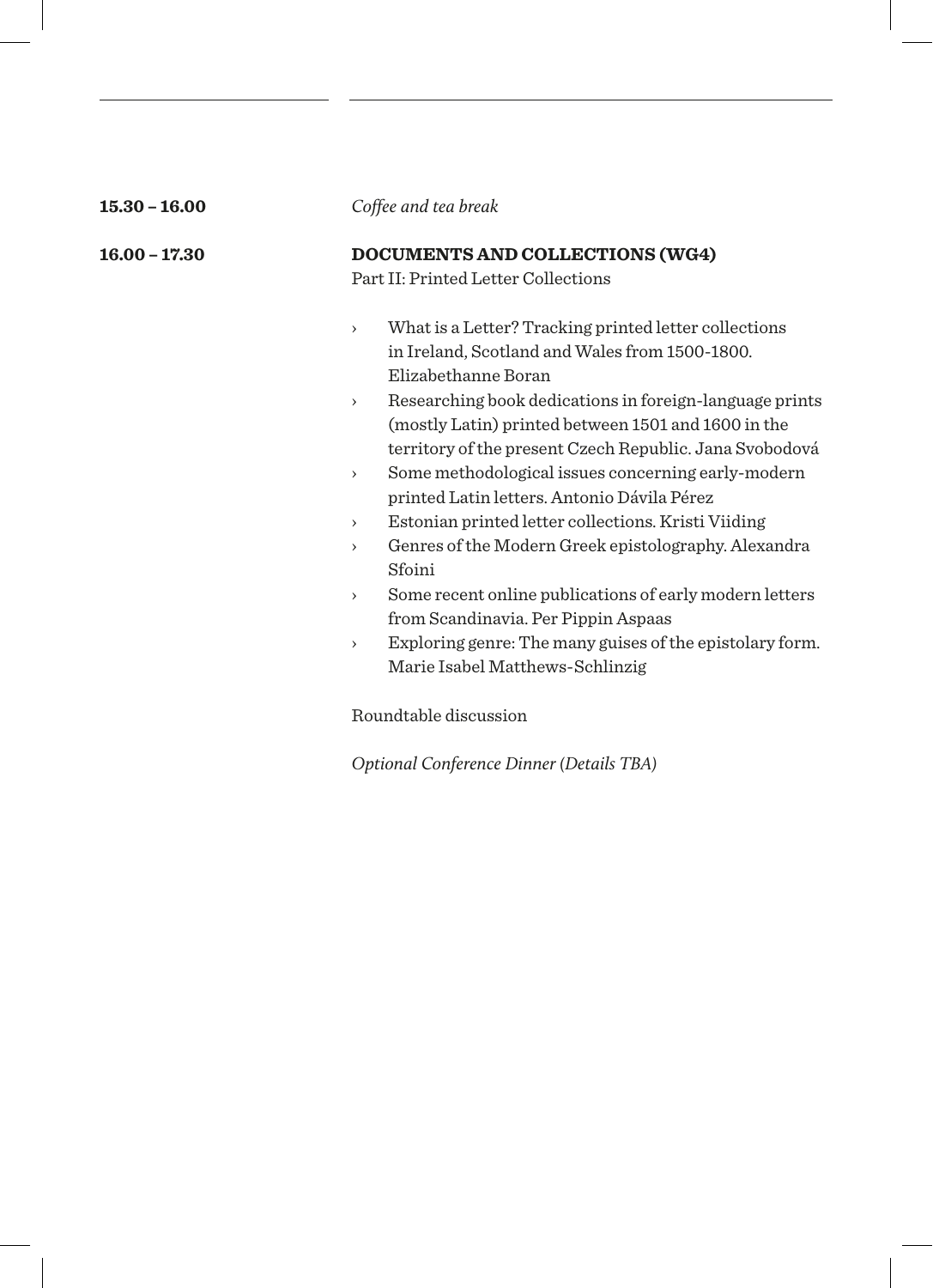## **MONDAY 13th JUNE**

| $9.30 - 11.00$       | <b>SPACE AND TIME (WG1)</b>                                                                |
|----------------------|--------------------------------------------------------------------------------------------|
|                      | Questioning the space of the Republic of Letters: Huguenot                                 |
|                      | Perspectives, Part I                                                                       |
|                      | Huguenot Networks. Ruth Whelan<br>$\rightarrow$                                            |
|                      | Exploring space and time in the correspondence of Jacob<br>$\rightarrow$                   |
|                      | Spon and Elie Bouhereau: Methodological approaches.                                        |
|                      | Catherine Porter                                                                           |
|                      | Space and time in Huguenot networks: questions rather<br>$\,$<br>than answers. Ruth Whelan |
| $11.00 - 11.30$      | Coffee and tea break                                                                       |
| <b>11.30 - 13.00</b> | <b>SPACE AND TIME (WG1)</b>                                                                |
|                      | Questioning the space of the Republic of Letters. Huguenot                                 |
|                      | Perspectives, Part II                                                                      |
|                      |                                                                                            |
|                      | WG1 Review of work, forward planning. Format TBC<br>$\rightarrow$                          |
|                      | Discussion                                                                                 |
| $13.00 - 14.00$      | Lunch                                                                                      |
| $14.00 - 15.30$      | PEOPLE AND NETWORKS (WG 2)                                                                 |
|                      | Part I: Data Models and Tools                                                              |
|                      |                                                                                            |
|                      | Welcome and Introduction. Eero Hyvönen, Howard<br>$\rightarrow$                            |
|                      | Hotson<br>EMLO - the prosopographical data model. Mikkel<br>$\rightarrow$                  |
|                      | Munthe Jensen                                                                              |
|                      | Bio CRM: Extending CIDOC CRM to represent<br>$\,$                                          |
|                      | biographical data for prosopographical research. Jouni                                     |
|                      | Tuominen, Eero Hyvönen                                                                     |
|                      | Demonstrations of person identity resolution and linking<br>$\,$                           |
|                      | tools. Jouni Tuominen                                                                      |
| $15.30 - 16.00$      | Coffee and tea break                                                                       |
|                      |                                                                                            |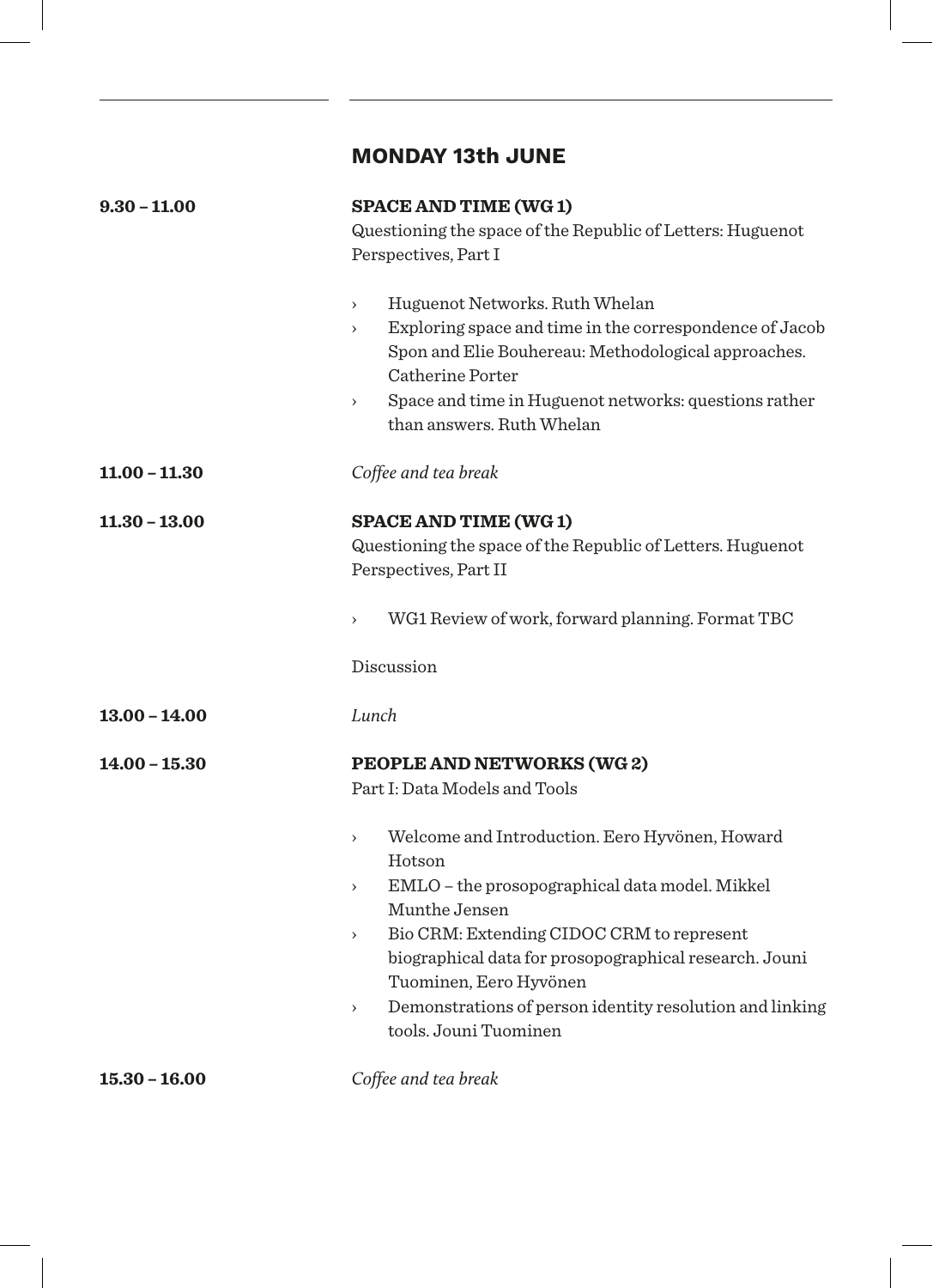### **16.00 – 17.30 PEOPLE AND NETWORKS (WG 2)**

Part II: Sources and Applications

- › Linked Life and Death: Reassembling the life stories of historical persons based on Linked Data. Eero Hyvönen
- › Prosopographies (I): Universities. Mikkel Munthe Jensen, Howard Hotson
- › Prosopographies (II): Religious Orders. Thomas Wallnig (with text by Georg Vogeler), Dagmar Mrozik, Nada Zecevič

Discussion and outlook

*Official Dinner (Details TBA)*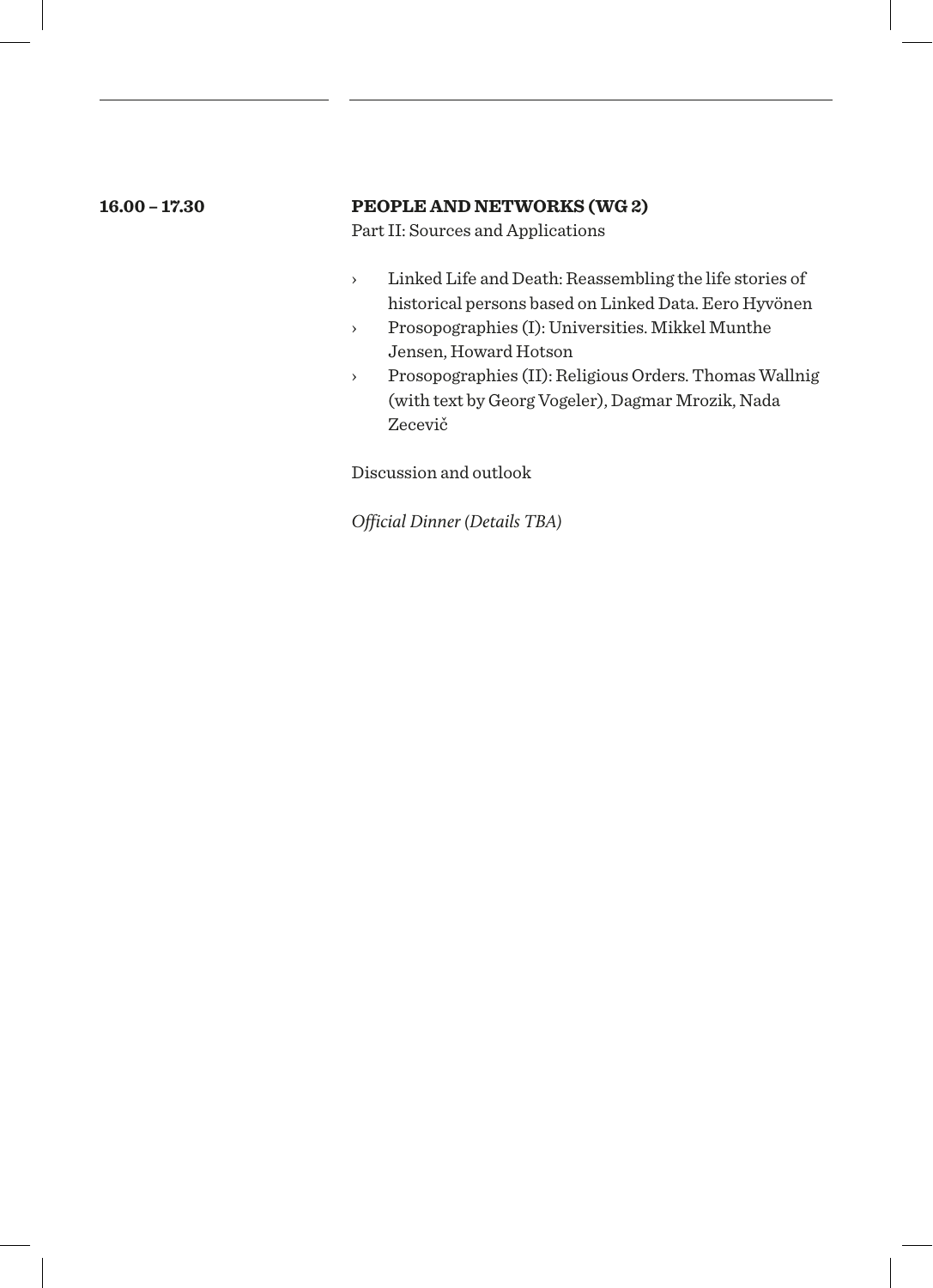## **TUESDAY 14th JUNE**

| $9.00 - 11.30$  | <b>TEXTS AND TOPICS (WG3)</b><br>Part I                                                                                                                                                                                                                                                                                                                                                                                                                                                                                            |
|-----------------|------------------------------------------------------------------------------------------------------------------------------------------------------------------------------------------------------------------------------------------------------------------------------------------------------------------------------------------------------------------------------------------------------------------------------------------------------------------------------------------------------------------------------------|
|                 | Introduction, Charles van den Heuvel<br>$\rightarrow$<br>Neo-Latin letter writing and text technology. Workshop<br>$\rightarrow$<br>report and future plans. Thomas Wallnig<br>Different communities, different vocabulary: Comenius's<br>$\rightarrow$<br>rhetorical strategies in expanding his correspondence<br>network. Vladimír Urbánek, Lucie Storchová, Ștefan<br>Trăușan-Matu<br>A language-driven network analysis of letters from<br>$\,$<br>the Hartlib Papers. Barbara McGillivray (with text by<br>Federico Sangati) |
| $11.30 - 11.50$ | Coffee and tea break                                                                                                                                                                                                                                                                                                                                                                                                                                                                                                               |
| 11.50 - 13.00   | <b>TEXTS AND TOPICS (WG3)</b><br>Part II                                                                                                                                                                                                                                                                                                                                                                                                                                                                                           |
|                 | Uncovering the secret of Venus: Keywords, texts, and<br>$\rightarrow$<br>Beverland, Karen Hollewand<br>Traveling Echoes: Studying text reuse in correspondence.<br>$\rightarrow$<br>Sinai Rusinek                                                                                                                                                                                                                                                                                                                                  |
| $13.00 - 14.00$ | Lunch                                                                                                                                                                                                                                                                                                                                                                                                                                                                                                                              |
| $14.00 - 15.30$ | VISUALIZATION AND COMMUNICATION (WG 6)<br>Part I                                                                                                                                                                                                                                                                                                                                                                                                                                                                                   |
|                 | (Co) design with the Humanities. Paolo Ciuccarelli<br>$\rightarrow$<br>Presentations from the Como design sprint:<br>$\rightarrow$<br>- Text reuse in correspondence. Sinai Rusinek, Tommaso Elli<br>- VIA (Virtual Itineraries of Academics). Marco Quaggiotto<br>- Philus. Guy Lazure<br>- Visualising EMLO. Glauco Mantegari                                                                                                                                                                                                    |
| $15.30 - 16.00$ | Coffee and tea break                                                                                                                                                                                                                                                                                                                                                                                                                                                                                                               |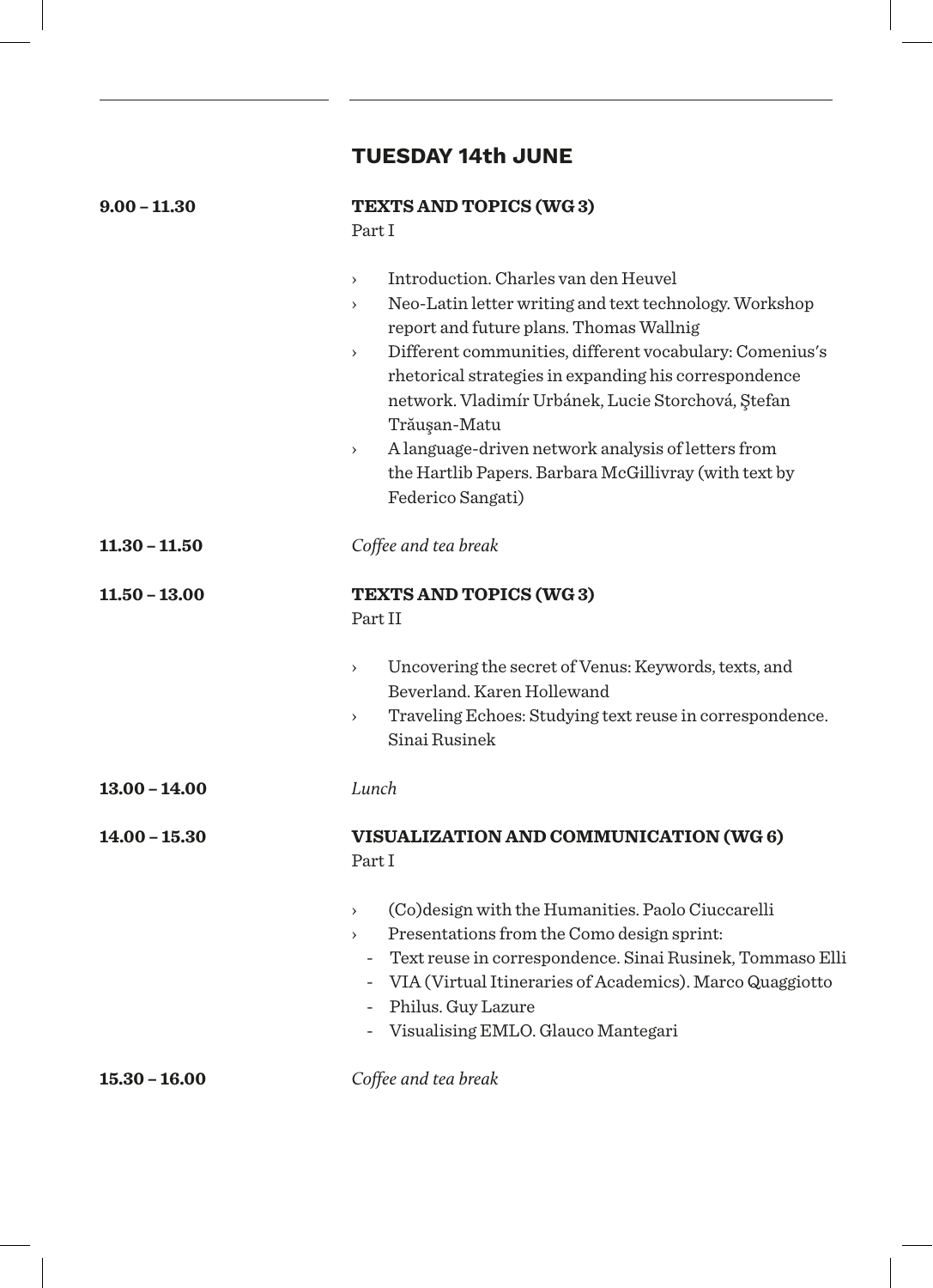# **16.00 – 17.30 VISUALIZATION AND COMMUNICATION (WG 6)** Part II › Corpus of Ioannes Dantiscus' Texts & Correspondence: challenges and achievements. Anna Skolimowska › Erasmus meets Dantiscus : The reconciliation of two major datasets. Christoph Kudella › Presentation of the Action's visual dissemination. Paolo Ciuccarelli Discussion **WEDNESDAY 15th JUNE**

**9.30 – 12.00** IS 1310 Management Committee Meeting (for members of the MC only)

**12.00 – 13.00**

*Lunch*